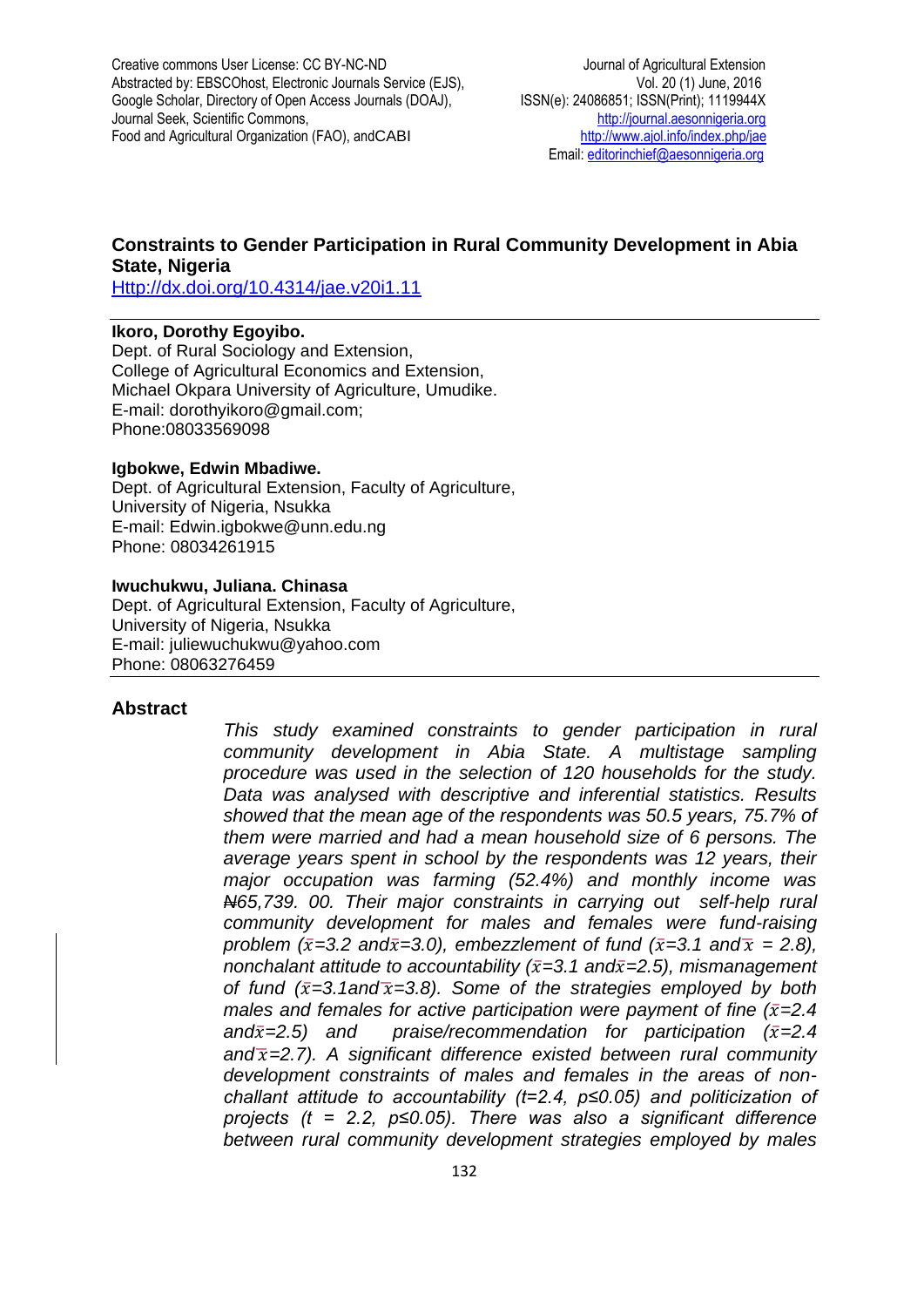*and females only in the area of non-participants not allowed to enjoy the full benefits of the project (t=-4.8, p≤0.05). Based on the result of this study, it was recommended that the federal, state and local governments should be involved in multi-media enlightenment or sensitization to rural communities on the possible strategies for active participation to rural community development projects. This will go a long way in helping them know the strategies they can employ to succeed in rural community development.* 

**Keywords:** Gender participation, constraints to gender participation, community development,

# **Introduction**

Over three billion people, (55%) of the total world population, 694 million Africans (59.6%) and 95 million (52.2%) Nigerians live and derive their livelihood from rural areas (United Nations, World Urbanization Prospects, 2014; Nchuchuwe, and Adejuwon, 2012). Also about 70% of food in Nigeria is produced by peasant farmers who reside in the rural areas as family units (Agricultural Extension Society of Nigeria Newsletter, 2015) They serve as the country's principal market for domestic manufactures because people from the rural population engage in primary activities that form the foundation for any economic development. Although, the rural areas are assets to the nations including Nigeria, they continue to lack amenities.

The rural areas are usually grossly neglected as far as development projects and infrastructure are concerned (Nchuchuwe, and Adejuwon, 2012). As a result of the relative underdevelopment of the rural areas when compared with the urban centres, rural areas are usually zones of high propensity for out-migration and other associated problems (Ogidefa, 2010).

In the past, successive government, non-governmental organizations (NGOs), cooperatives, individuals through private initiatives, corporate bodies as well as International Organizations embarked on several programmes targeted at rural development (Ogidefa, 2010). Most of those programmes had good objectives but due to some constraints like wrong approaches and strategies employed, the issue of lack of development continues to affect the rural areas. World Bank (2012) in Nwobiala (2015) confirmed this fact by saying that lack of participation in donor sponsored programmes has led to the failure of many development efforts in developing countries. In support of the importance of appropriate strategy to development, Nchuchuwe and Adejuwon (2012) opined that Africa has abundant arable land and labour which, with sound policies and effective implementation strategies, could be translated into increased production, incomes and food security, but this has not materialized because of lack of consistent policies and effective implementation strategies.

It has been noted in Nigeria that the philosophy of peoples' participation in rural community development (RCD) is increasingly gaining acceptance as an important instrument for mobilizing resources and organizing the rural populace to have cogent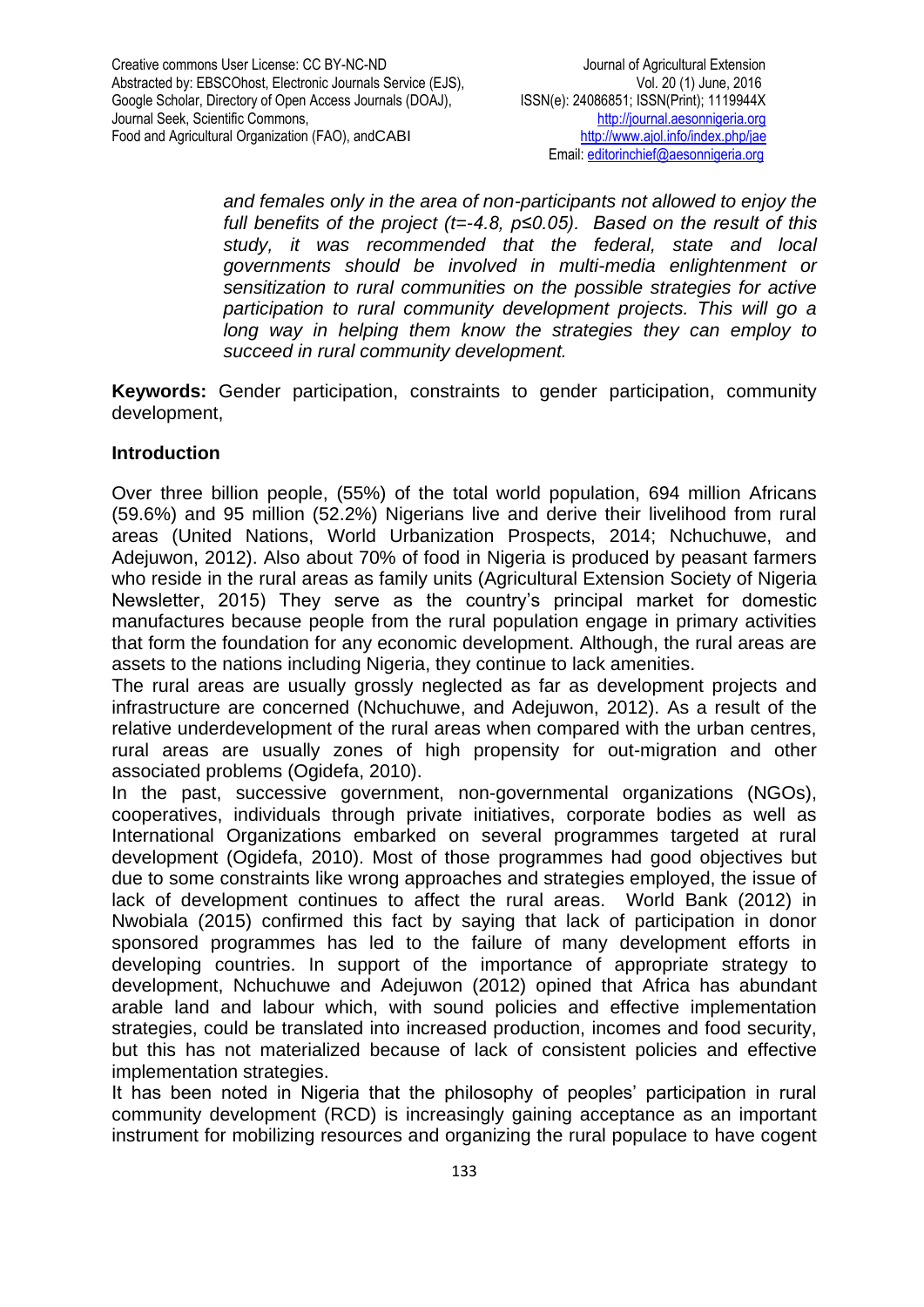interests in providing for their wellbeing (Emeh, Eluwa, and Ukah, 2012). Among the peoples' participation strategy is self-help initiative. Self-help initiatives for developing Nigeria's rural communities are attempts by concerned individuals and groups to bridge the gap between the efforts of governments at overall national development and the near total invisibility of many of these communities (Ebong, Otu and Ogwumike, 2013). The use of right strategy is important for there to be sustainable RCD.

. Rural community development is a kind of development that emphasizes self-help by citizens and also initiates a people–directed process that is based upon their own perception of their needs (Ekong, 2010). It operates with four major principles which include: emphasis on community self-help; attention to communities' felt needs; the development of community as an integrated whole; and technical assistance. Among the communities known for self-help RCD projects are some communities in Ohafia and Abiriba and Umuahia south local Government areas of Abia State (Steve and Williams, 2012)). In the past, the rural people (males and females) were involved in mainly in traditional projects such as sweeping of community markets, hunting, group farming among others. But today many community people are expanding the horizon of their self-help RCD projects by embarking on more sophisticated and more expensive self-help projects such as building of class room blocks, erecting of market stalls, provision electricity among others. While few communities are developing their areas through self-help, others are waiting for the government. These communities have also used some participation strategies which had helped them to take care of the constraints they must have encountered in their efforts to succeed. Therefore, there is the need to know these constraints and participation strategies employed by the males and females of these communities that have helped them to succeed in their self-help efforts for RCD.

# **Objectives of the Study**

The overall objective of the study was to assess the constraints to gender participation in rural community development in Abia State, Nigeria.

The specific objectives of the study were to:

- 1) describe the socio-economic characteristics of the respondents;
- 2) ascertain constraints to males and feale participation in RCD; and
- 3) ascertain perceived strategies used by males and females for more participation in RCD.

## **Hypotheses**

 $H0<sub>1</sub>$ : There is no significant difference in the constraints to participation in self help RCD projects among males and females in the study area; and H02: There is no significant difference in the participation strategies used by

the males and the females in self help RCD projects in the study area.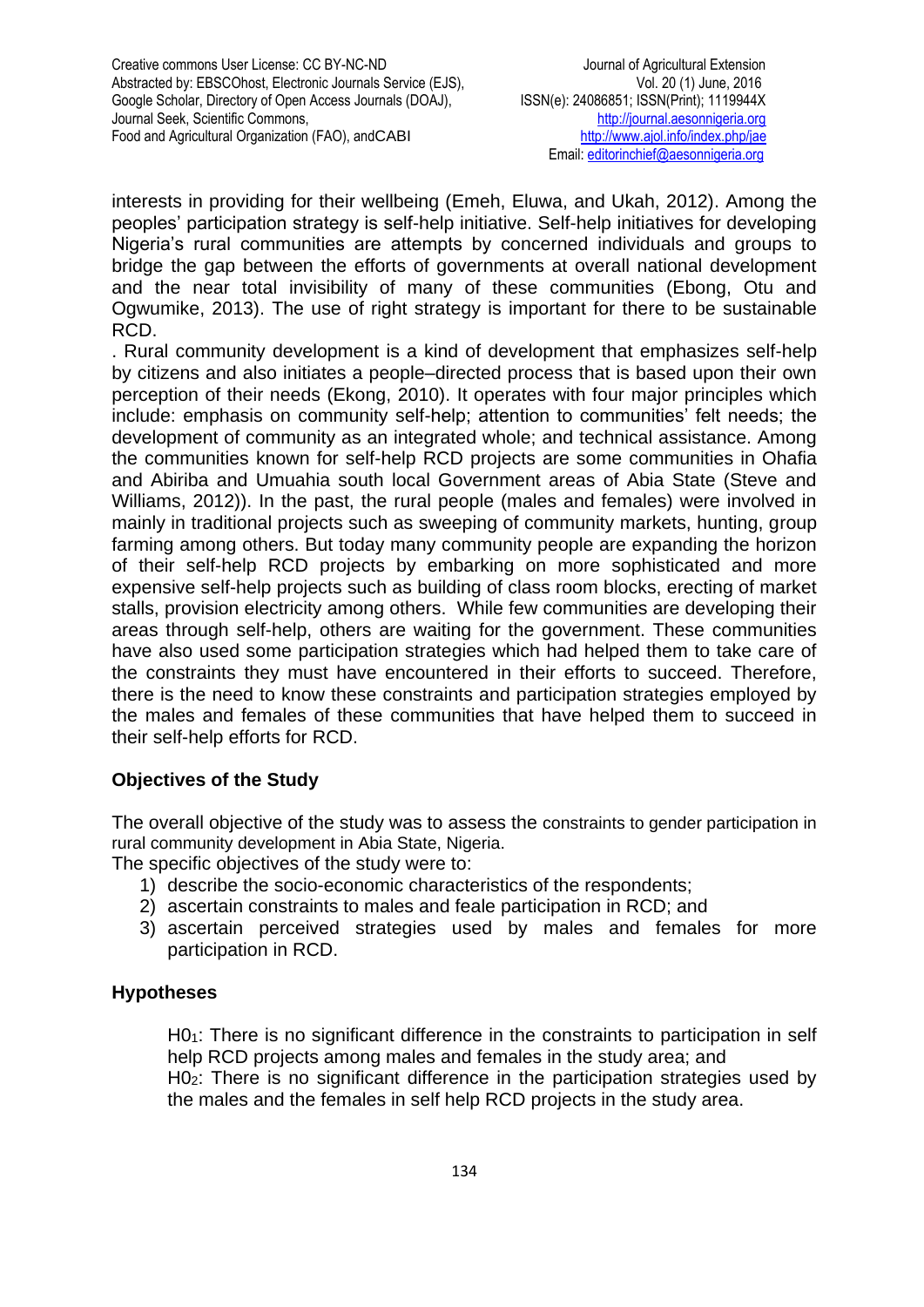Creative commons User License: CC BY-NC-ND Journal of Agricultural Extension Abstracted by: EBSCOhost, Electronic Journals Service (EJS), Vol. 20 (1) June, 2016<br>Goodle Scholar, Directory of Open Access Journals (DOAJ), ISSN(e): 24086851; ISSN(Print); 1119944X Google Scholar, Directory of Open Access Journals (DOAJ), ISSN(e): 24086851; ISSN(Print); 1119944X<br>Journal Seek, Scientific Commons, Intervention of the estimation of the example ria.org Journal Seek, Scientific Commons, Food and Agricultural Organization (FAO), andCABI <http://www.ajol.info/index.php/jae>

# **Methodology**

The study was carried out in Abia State, Nigeria. Abia State is one of the five states of Southeast, Nigeria. It has a population of 2,833,999 (Peterside, 2007; Wikipidia, 2010) and seventeen (17) Local Government Areas (LGAs). Abia State is known for self-help community development projects especially communities in Ohafia and Umuahia South Local Governments Area of the State (Steve, and Williams, 2012). Population of the study consists of all males and females who participate in self-help rural community development in the study area. A multi-stage sampling technique was employed in selecting the respondents. In the first stage, three LGAs were purposively selected based on the predominance of self-help community development projects in the areas. These include Ohafia, Umuahia south and Bende. In the second stage, two rural communities were also purposively selected from each of the selected LGAs making a total of six (6) rural communities for the study. The selection is based on the predominance of community (self-help) projects in these communities. In the third stage, twenty (20) respondents comprising of 10 males and 10 females were randomly selected from each of the chosen communities. Thus a total sample size of one hundred and twenty (120) respondents was used for this work. Data were collected using questionnaire and were analysed with descriptive such as mean and frequency, and inferential statistics.

## **Measurement of variables**

The respondents were asked to indicate their actual age in years which was later grouped as follows: 20 - 29 years, 30 - 39 years, 40 - 49 years, 50 - 59 years and above  $60 - 69$  years. Those between  $15 - 30$  years were regarded as youths. They were asked to give their sex as either male or female. Their marital status was obtained by asking them to indicate whether they were married, single, separated, divorced or widowed. They were asked to indicate their educational level. The categories of the educational level were listed as follows: No formal education; primary education; secondary education; tertiary education. The respondents were also requested to state number of years spent in acquiring formal education. They were required to indicate the number of years they had been involved in community development projects which were later grouped as follows: below 1 year, 1-4 years, 5-8 years, 9-12 years, 13-16 years, 17-20 years and above 20 years. The household size of the respondents was obtained by asking them to state the household size (number of people living together and feeding from the same pot). This was later grouped as follows: 1-2 persons, 3-4 persons, 5-6 persons, 7-8 persons and more than 8 persons.

To identify perceived constraints to male and female participation in RCD in the study area, a list of possible constraints such as problem of land acquisition, embezzlement of fund, lack of interest of people in RCD among others was made available. Respondents were asked to indicate the level of seriousness of each constraints on a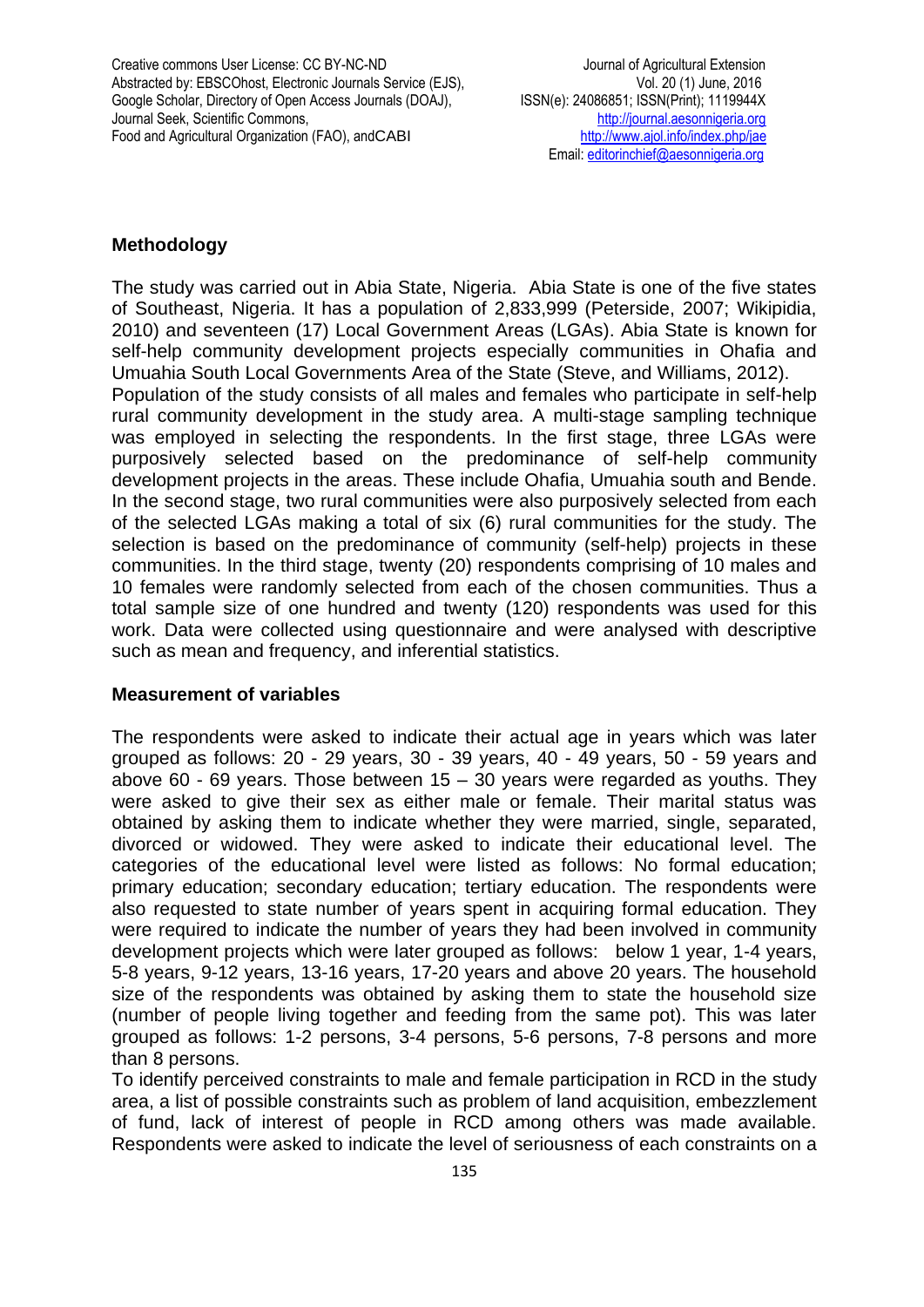four point Likert type scale of: to a great extent= 4, to little extent= 3, to very little extent=2 and to no extent=1. The values were summed to get 10 and divided to get 2.5. Variables with the mean of greater than or equal to 2.5 was seen as possible constraints to community development.

To ascertain strategies used to motivate males and females in participating in RCD respondents were required to indicate their perceived strategies that motivated them in participating actively in RCD on a 3 point Likert type scale of, to a great extent (3), to a little extent (2) and to no extent (1). The mean was 2. Any variable with a mean value of 2 and above was regarded as a strategy. While strategies with mean values less than 2 were regarded as no strategies. Variables included in the list were: showering of praises, promotion, gift, punishment, excommunication, among others.

## **Results and Discussion**

## **Socio-economic Characteristics of Respondents**

Table 1 indicates that the mean ages of the respondents were (males=52.7, females=48.3) and while a greater proportion (33%) of the males fall within the age brackets of 51-60 years, a greater proportion (37%) of the females were 40-50years old. This result implies that middle aged persons engaged in community development in the study area. Therefore, they have the potentials to develop themselves through self-help projects. The finding agrees with Adisa, (2013) who reported a similar age of respondents' participation in community development projects in Osun State. Majority (males=72.5%, females=79.5%) of the respondents were married. The implication of the result is that most of the respondents were married and married people are responsible and so may easily participate actively in rural community development to develop their communities. Also majority of the respondents (males=56,6%, females=60.5%) had a household size of between 5 - 8 persons. who found that mean household size of the respondents was 7 persons in Kwara, Kogi and Benue states, respectively. Greater proportion of the respondents (males=43.7%, females=43.7%) had tertiary education. The mean of the number of years respondents spent in school were (males=12.4, females=11.6). The result implies that the respondents are educated and educated people appreciate RCD and so participate actively. The result agrees with the finding of Adisa (2013), who reported a similar result in Osun State of Nigeria. The mean farm sizes of the respondents were (males=2.6, female=3.6) hectares. The implication of the result is that the most of the respondents are small scale farmers. The result collaborates those of Igbokwe and Madukwe, (2015) and Yemisi, Ogunlela and Aisha (2009) which reported that most Nigerian farmers are small scale farmers.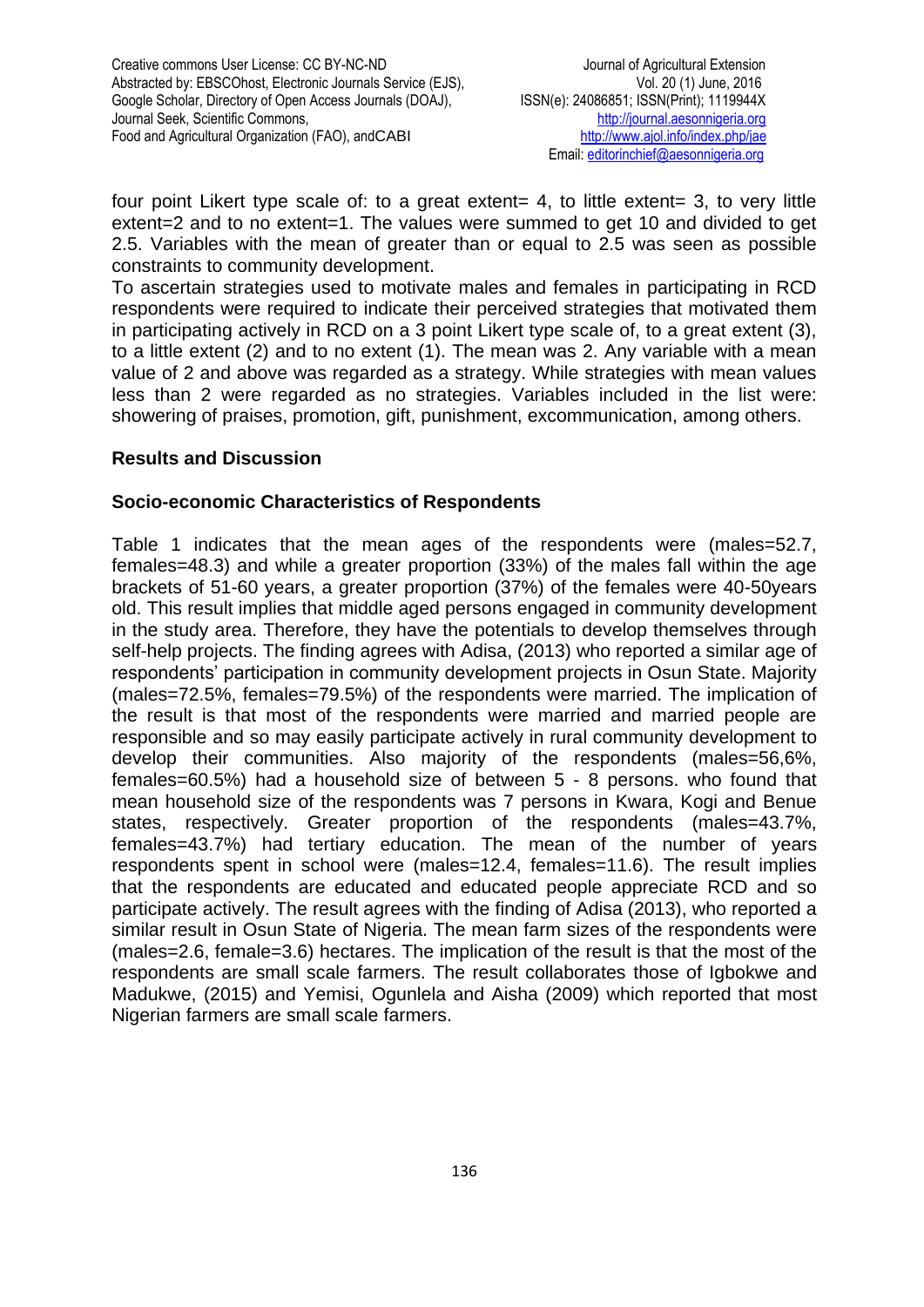Creative commons User License: CC BY-NC-ND Journal of Agricultural Extension Abstracted by: EBSCOhost, Electronic Journals Service (EJS), Vol. 20 (1) June, 2016 Google Scholar, Directory of Open Access Journals (DOAJ), ISSN(e): 24086851; ISSN(Print); 1119944X<br>Journal Seek, Scientific Commons, Intervention of the estimate assonnigeria.org Journal Seek, Scientific Commons, Food and Agricultural Organization (FAO), andCABI <http://www.ajol.info/index.php/jae>

Email[: editorinchief@aesonnigeria.org](mailto:editorinchief@aesonnigeria.org)

#### **Table 1: Distribution of respondents according to their personal characteristics**

| Variables                        | Male           |                    | Female             |                |  |
|----------------------------------|----------------|--------------------|--------------------|----------------|--|
|                                  | Percentage (%) | Mean               | Percentage (%)     | Mean           |  |
|                                  | $(n=120)$      | $(\bar{x})$        | $(n=119)$          | $(\bar{x})$    |  |
| Age (years)                      |                |                    |                    |                |  |
| less than 31                     | 8.4            |                    | 5.0                |                |  |
| $31 - 40$                        | 12.6           | 52.7 (SD=13.4)     | 23.5               | 48.3 (SD=11.1) |  |
|                                  |                |                    |                    |                |  |
| 41-50                            | 20.2           |                    | 37.0               |                |  |
| $51 - 60$                        | 33.            |                    | 18.5               |                |  |
| above 60                         | 25.2           |                    | 16.0               |                |  |
| <b>Marital status</b>            |                |                    |                    |                |  |
| Single                           | 15.0           |                    | 5.9                |                |  |
| Married                          | 72.5           |                    | 79.0               |                |  |
|                                  |                |                    |                    |                |  |
| Widowed                          | 9.2            |                    | 12.6               |                |  |
| Divorced                         | 2.5            |                    | 2.5                |                |  |
| Separated                        | 0.8            |                    | 0.0                |                |  |
| Household size (persons)         |                |                    |                    |                |  |
| $1 - 4$                          | 27.4           |                    | 26.9               |                |  |
| $5-8$                            | 56.6           | $7 (SD=4.1)$       | 60.5               | $6(SD=2.7)$    |  |
| $9 - 12$                         | 11.5           |                    | 9.2                |                |  |
| More than 12                     | 4.4            |                    | 3.4                |                |  |
| <b>Educational level</b>         |                |                    |                    |                |  |
| No formal Education              | 7.6            |                    | 13.4               |                |  |
| Primary school                   | 15.1           |                    | 18.5               |                |  |
| Secondary school                 | 33.6           |                    | 24.4               |                |  |
| Tertiary                         | 43.7           |                    | 43.7               |                |  |
| Mean of years spent in acquiring |                |                    |                    |                |  |
| formal education                 | 12.4 (SD=4.9)  |                    | 11.6 (SD = $5.5$ ) |                |  |
|                                  |                |                    |                    |                |  |
| Farm size (ha)                   |                |                    |                    |                |  |
| $1 - 3$                          | 81.0           | $2.6$ (SD= $2.7$ ) | 71.7               | $3.6$ (SD=6.4) |  |
| $4 - 6$                          | 13.8           |                    | 20.0               |                |  |
| $7-9$                            | 3.4            |                    | 3.3                |                |  |
| Above 9                          | 1.7            |                    | 5.0                |                |  |

## **Source: Field survey, 2015**

## **Perceived Constraints to Gender Participation in RCD**

Table 2 shows that the major constraints to rural community development as perceived by both males and females in the study area were the problems of land acquisition (male  $\bar{x}$  = 2.7, female  $\bar{x}$  = 2.6), fund raising problem (male  $\bar{x}$  = 3.2, female  $\bar{x}$  = 2.8), embezzlement and mismanagement of fund (male  $\bar{x}$  = 3.1, female  $\bar{x}$  = 2.8), non-challant attitude to accountability (male  $\bar{x}$  = 3.1, female  $\bar{x}$  = 2.5), lack of interest of people in some RCD projects (male  $\bar{x}$ =2.8, female  $\bar{x}$ =2.5) and bad leadership (male  $\bar{x}$ =2.5, female  $\bar{x}$ =2.5). This result corroborates the findings of Apesughur et al, (2014) which reported that mismanagement of fund constituted a major constraint to selfhelp community development in the study he conducted. The result is also in line with that of Ehisuoria, and Akhimien, (2012) which asserted that lack of capital is among the constraints to self help projects. In addition, Emeka, (2013) reported that to attain sustainable development there must be good leadership.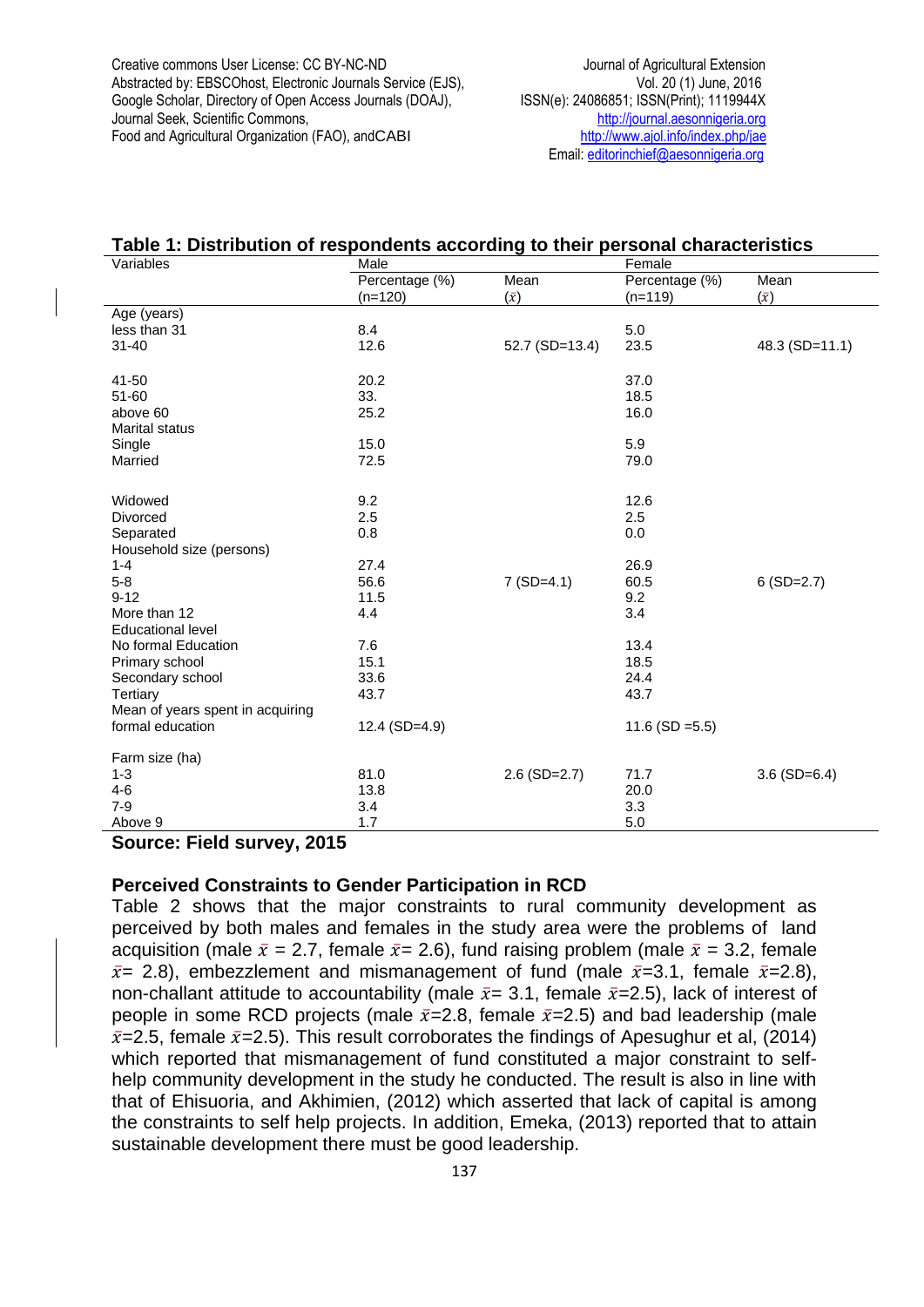A comparison of gender differences in perceived constraints to participation in selfhelp community development projects revealed that there is a significant differences between the constraints associate with males and females in the areas of land acquisition (t = -2.1, P≤0.05), non-challant attitude to accountability (t = 2.4, P≤0.05), politicization (t = 2.2, P≤0.05) and improper coordination (t = 2.0, P≤0.05). This leads to the rejection of the null hypothesis that there is no significant difference between the constraints of the males and the females to RCD. The alternative hypothesis is therefore accepted.

## **Table 2: Distribution of respondents according to their constraints to participation in RCD projects**

| Constraints                                        | Male             |     | Female           |     |             |
|----------------------------------------------------|------------------|-----|------------------|-----|-------------|
|                                                    | Mean $(\bar{x})$ | S.D | Mean $(\bar{x})$ | S.D | $t - value$ |
| Land acquisition problem                           | $2.7*$           | 1.2 | $2.6*$           | 1.1 | $-2.1***$   |
| Fund-raising problem                               | $3.2*$           | 0.9 | $3.0*$           | 0.9 | $-0.4$      |
| Embezzlement of fund                               | $3.1*$           | 1.0 | $2.8*$           | 1.1 | 0.2         |
| Lack of interest of people in some RCD projects    | $2.8*$           | 1.1 | $2.5*$           | 1.1 | 0.9         |
| Non-challant attitude to accountability            | $3.1*$           | 1.0 | $2.5*$           | 1.1 | $2.4**$     |
| Bad leadership                                     | $2.5*$           | 1.2 | $2.5*$           | 1.5 | 0.9         |
| Politicisation                                     | $2.7*$           | 1.2 | 2.3              | 1.1 | $2.2**$     |
| Lack of trust on the initiator of projects         | $2.7*$           | 1.1 | $2.5*$           | 1.1 | 1.4         |
| Mismanagement of fund                              | $3.1*$           | 1.1 | $2.8*$           | 1.1 | 1.7         |
| Improper coordination                              | $2.6*$           | 1.2 | 2.3              | 1.1 | $2.0**$     |
| Stealing of CD project materials by some community | 2.4              | 1.2 | 2.3              | 1.2 | 1.2         |
| members                                            |                  |     |                  |     |             |
| Paternalistic posture of authority                 | 2.3              | 1.2 | 2.3              | 1.2 | $-0.3$      |
| Intral inter group conflicts                       | 2.2              | 1.1 | 2.2              | 1.1 | 1.2         |
| Quarrelling/disagreement                           | 2.2              | 1.0 | 2.2              | 1.1 | 1.6         |
| Civil unrest (communal clashes)                    | 1.9              | 1.0 | 2.1              | 1.0 | 0.3         |

\* Serious problem \*\* P≤ 0.05

## **Perceive Strategies to Enhance Gender Participation in RCD**

Entries in table 3 show that the respondents in Abia State perceived the following as good strategies for active participation in RCD: The adoption of payment of fine due to non-participation in RCD project by both male ( $\bar{x}$  = 2.3) and female ( $\bar{x}$  = 2.5. This is one the most important strategy used by males and females to a very high extent for active participation in RCD. Payment of fine is a kind of tax imposed on defaulters of RCD by communities. With this levy imposition, people are forced to make out time to participate in RCD. Others are open rebuke (male  $\bar{x} = 2.0$ , female  $\bar{x} = 2.0$ ); Under this method, anyone who is found wanting is cautioned openly by community members thereby putting the person to shame. Many see this as an insult on their person and would always want to avoid that thereby participating whenever there is RCD that requires their participation (FGD, 2015).The respondents also agreed that the adoption of non-participants not allowed to have full benefits of projects (male  $\bar{x}$  = 2.0, female  $\bar{x}$  = 2.3) was as well used to promote participation to RCD by community members. According to them, any community member who refused to participate in an on-going project is barred from sharing in the benefits at the project's completion (FGD,2015). Regular visitation by the leaders (male  $\bar{x} = 2.2$ , female  $\bar{x} = 2.2$ ). Under this strategy, as pointed out by the respondents, if there is community project, the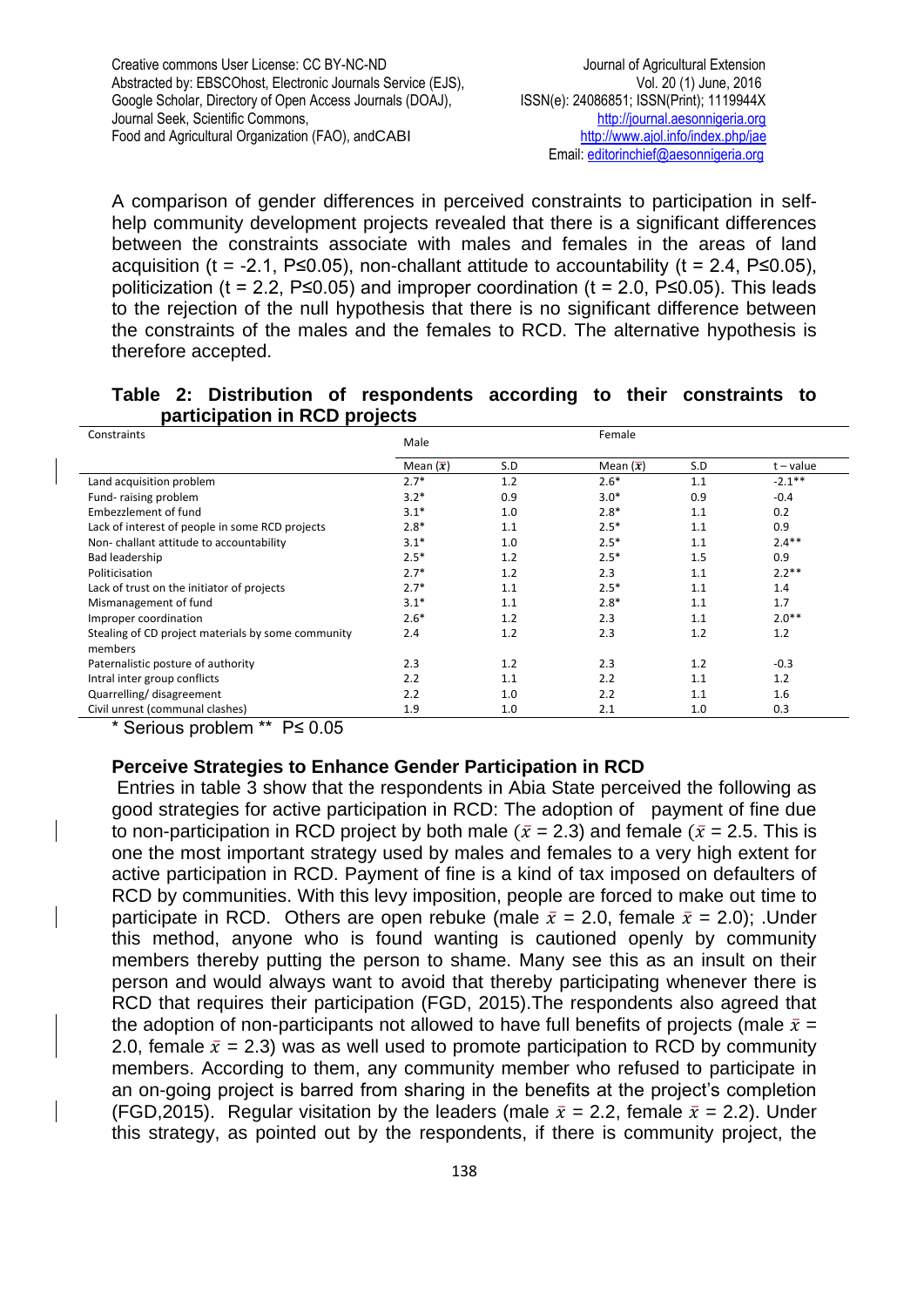community leaders from time to time visit their members to encourage them on the need for their active participation, stressing the importance of such project to their community development (FGD, 2015); appealing during meetings (male  $\bar{x} = 2.2$ , female  $\bar{x} = 2.3$ ; praise / recommendation (male  $\bar{x} = 2.4$ , female  $\bar{x} = 2.5$ ); During community meetings the members use it as a forum to rob minds together on what projects they need and as well as encourage one another to help develop their communities. Also the meeting serves as a forum to praise and recommend those who are participating actively in RCD projects for some posts (FGD,2015). Others strategies are allowing participants to have full benefits of the projects(male  $\bar{x} = 2.3$ , female  $\bar{x} = 2.6$ ). On the other hand they had a low perception of exemption of participant from certain activities as a strategy to self-help participation in RCD (male  $\bar{x}$  = 1.8, female  $\bar{x}$  = 1.9). The overall results on what the males and the females see as strategies for active participation of community member are slightly different in some areas and similar in many areas. The similarities could be attributed to the fact that both the males and the females have the same cultural background and those from similar cultural background have many things in common. This result collaborates that of Ivande (2012) which stated that culture influences people's behavour. Also the standard deviation of less than one for all the respondents indicates that the respondents did not vary much from the mean. This implies that the respondents had related opinions and so could be recommended for policy formulation about gender in rural community development.

Ajayi and Otuya, (2006) had also reported that to have maximum participation of people in self-help projects, that imposition of sanctions, appeals during regular meetings and regular visits by the project leaders; punishments like payment of fine, open rebuke, not being allowed to have full share of project benefits and rewards for active participation of community members like praises/recommendations, and enjoyment of full benefits could serve as strategies for active participation in RCD. The result also showed significant differences between males and females RCD strategies only in the area of Non-participants not allowed to have full benefits of RCD projects. So the null hypothesis that there is no significant difference between the strategies of males and females in the promotion of RCD participation is rejected and the alternative hypothesis accepted

| <b>. app of the matrix is the population about any to them</b><br><b>Strategy</b> | <b>Male</b>       |     | <b>Female</b>     | <b>Participation cuatogioo</b> |           |
|-----------------------------------------------------------------------------------|-------------------|-----|-------------------|--------------------------------|-----------|
|                                                                                   | Mean( $\bar{x}$ ) | S.D | Mean( $\bar{x}$ ) | S.D                            | t – value |
| Payment of fine due non-participation in<br>CD                                    | $2.4*$            | 0.7 | $2.5*$            | 0.7                            | 0.2       |
| Open rebuke                                                                       | $2.0*$            | 0.8 | $2.0*$            | 0.8                            | 0.9       |
| Non-participants not allowed to have full<br>benefits of projects                 | $2.0*$            | 0.8 | $2.3*$            | 0.7                            | $-4.8**$  |
| Regular visitation of the members by the<br>leaders                               | $2.2^*$           | 0.7 | $2.2*$            | 0.8                            | $-1.8$    |
| Appealing during meetings                                                         | $2.3*$            | 0.7 | $2.2^*$           | 0.7                            | $-0.7$    |
| Praise/recommendation for participation                                           | $2.4*$            | 0.6 | $2.7*$            | 0.7                            | $-0.8$    |

## **Table 3 Distribution of respondents according to their participation strategies**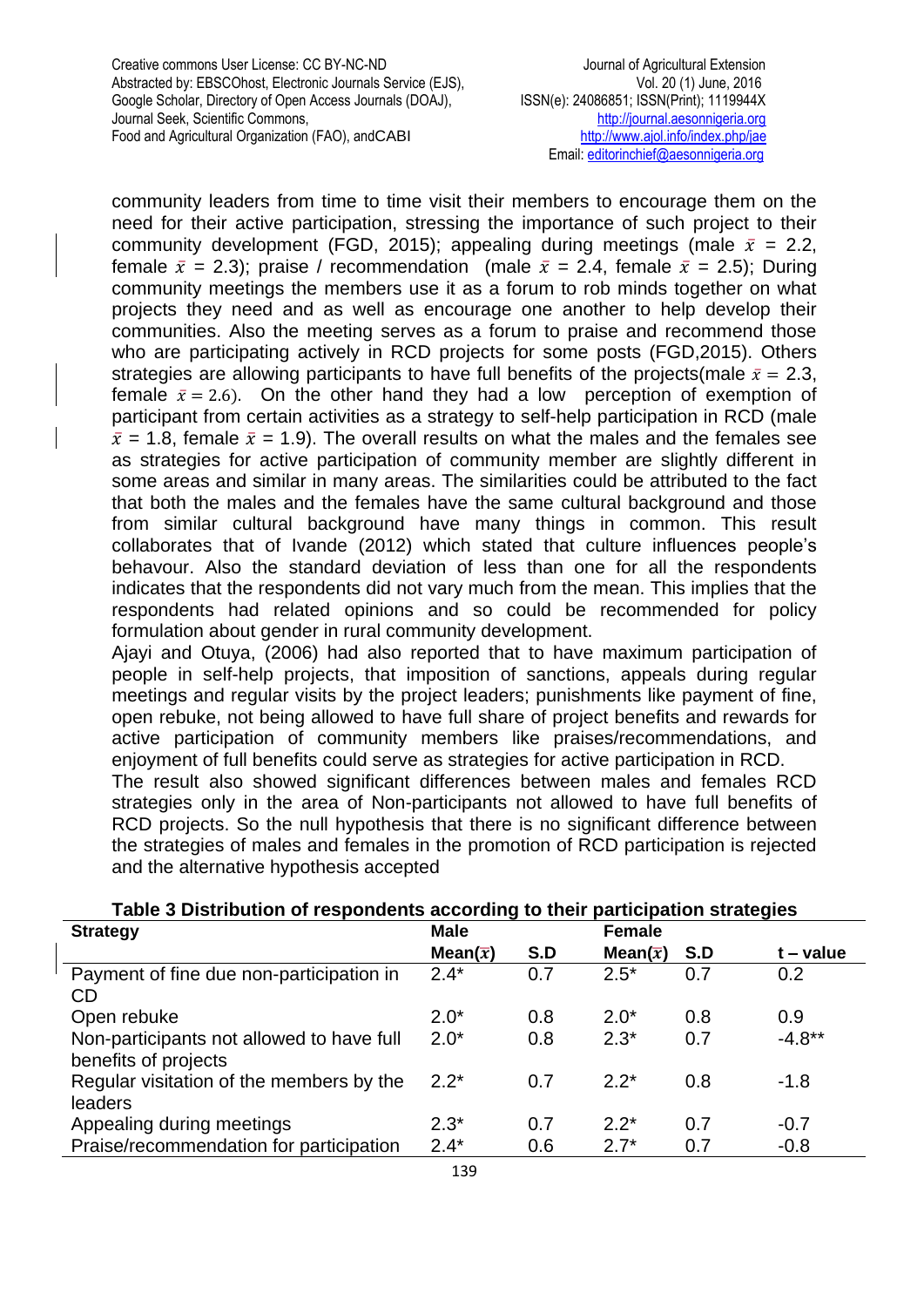| Creative commons User License: CC BY-NC-ND<br>Abstracted by: EBSCOhost, Electronic Journals Service (EJS),<br>Google Scholar, Directory of Open Access Journals (DOAJ),<br>Journal Seek, Scientific Commons,<br>Food and Agricultural Organization (FAO), and CABI |         | Journal of Agricultural Extension<br>Vol. 20 (1) June, 2016<br>ISSN(e): 24086851; ISSN(Print); 1119944X<br>http://journal.aesonnigeria.org<br>http://www.ajol.info/index.php/jae<br>Email: editorinchief@aesonnigeria.org |        |     |        |  |
|--------------------------------------------------------------------------------------------------------------------------------------------------------------------------------------------------------------------------------------------------------------------|---------|---------------------------------------------------------------------------------------------------------------------------------------------------------------------------------------------------------------------------|--------|-----|--------|--|
| Participant are allowed to enjoy full<br>benefits of projects                                                                                                                                                                                                      | $2.3^*$ | 0.7                                                                                                                                                                                                                       | $2.6*$ | 0.6 | $-1.5$ |  |
| Participants being exempted from certain<br>activities                                                                                                                                                                                                             | -1.8    | 0.8                                                                                                                                                                                                                       | 1.9    | 0.8 | 1.1    |  |
| * ^ * * * * * * ^ ^ ~ ~                                                                                                                                                                                                                                            |         |                                                                                                                                                                                                                           |        |     |        |  |

\* Good strategy \*\* P≤ 0.05

## **Conclusion and Recommendations**

The major constraints to male and female participation in rural community development were finance, poor leadership and some community members not willing to accept some RCD projects. There were significant differences in the constraints to participation in RCD faced between male and female in the areas of land acquisition, non-challant attitude to accountability, politicization and improper coordination.

The federal, state and local governments should be involved in multi-media enlightenment or sensitization of rural communities on strategies for active participation to rural community development projects. This will go a long way in helping them know the strategies they can employ to succeed in rural community development.

## **References**

- Adisa, B. O. (2013). An assessment of participation of rural women in community based development activities (CBDAS) in Osun State, Nigeria. *Journal of Sustainable Development in Africa. Vol. 15, No.7. Pp.1-11*.
- Ajayi, A.R. and Otuya, N. (2006). Women's participation in self-help community development projects in Ndokwa Agricultural Zone of Delta State Nigeria, *Community Development Journal*, Vol. 41 (2), Pp. 189-208. Available: www.cdj.oxfordjournals.org
- Akinnagbe, O.M, OnahC.P., Olaolu, M.O and Ajayi, A.R (2012) Farmers' Perception of the Impact of Climate Change on Agricultural Activities in Otukpo Local Government Area of Benue State, Nigeria, *Proceedings of17th Annual National Conference* pp109 -117, March.
- Apesughur, D. A., Ashiki, G. M., Kim, I., Yusulf, K (2014). Assessment of self-help initiatives and the development of rural communities in Agatu Local Government Area of Benue State, Nigeria. Global Journal of Agricultural Economics, Extension and Rural development.
- Ehisuoria, S.E and Akhimien, F.O, (2012). An Assessment of Community Self-help efforts in the Development of Emuhi Community in South- South Region, Nigeria. Confluence Journal Environmental Studies (CJES), Kogi State University, Nigeria
- Ekong, E.E. (2010). Commuitydevrlopment in Nigeria. Rural Sociology, an introduction and analysis of rural Nigeria. Dove Educational publishers, Uyo. Pp.335-359.
- Emeh, I. E. J., Izundu E. J., Okechukwu, U. F. (2012). Rural-community development in nigeria; a group dynamics perspective. *Interdisciplinary journal of*